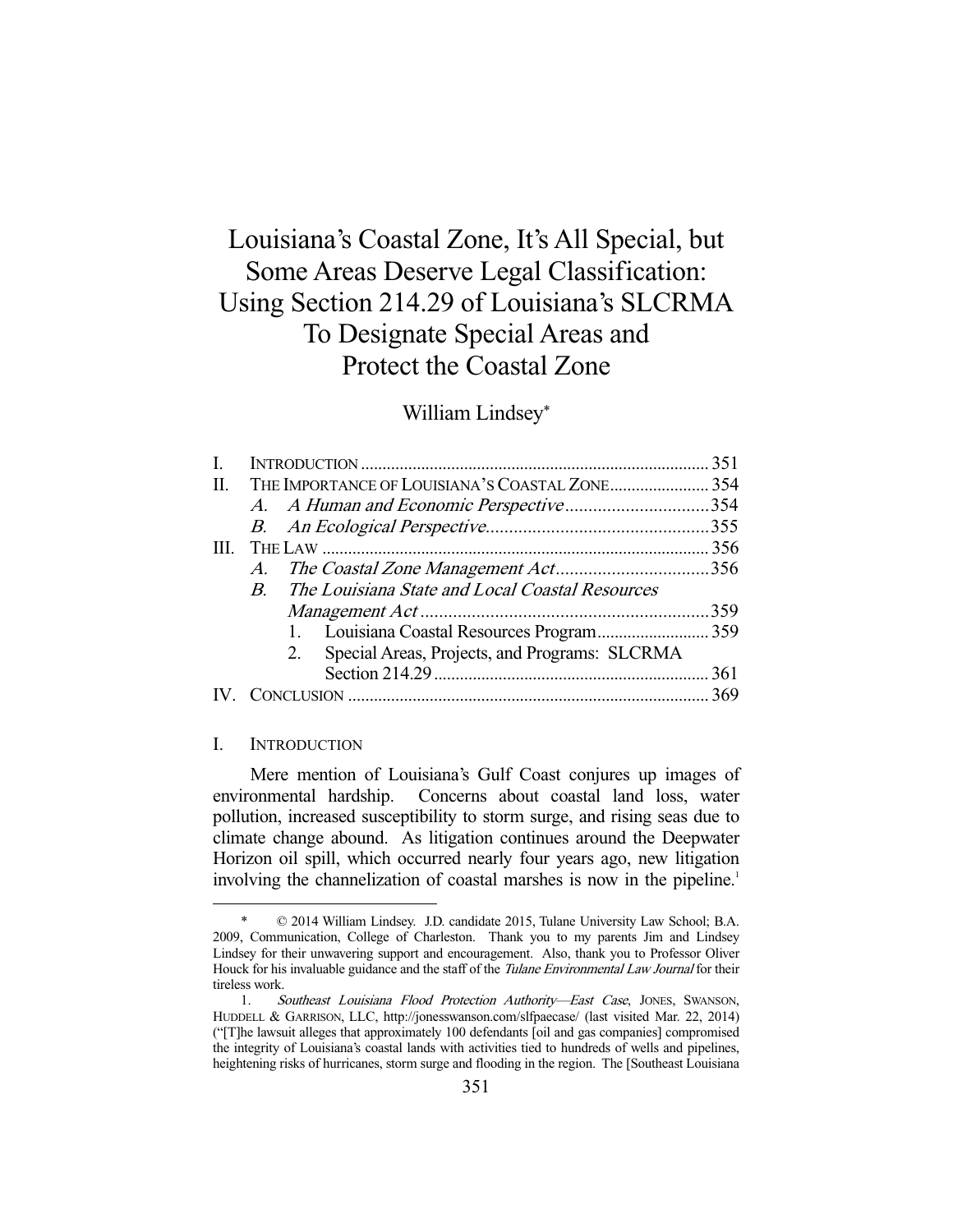As one zooms in on a map of coastal Louisiana, fingernailesque barrier islands that are constantly being reformed, and often disappearing as the waters of the Gulf of Mexico beat against them, can be seen. As one continues to zoom in, more and more tiny islands, at first invisible, become apparent. These islands serve as key habitat for numerous species, at least one of which is endangered.<sup>2</sup> In addition to serving as key habitat for many species, barrier islands also serve as buffers against storm surge. Such natural protection will become increasingly important as sea levels continue to rise as a result of climate change.<sup>3</sup>

 Coastal wetlands are another key piece of coastal Louisiana's ecology. The United States Department of the Interior (DOI) reports that Louisiana's coast contains approximately 40% of the coastal marshland in the contiguous United States.<sup>4</sup> The wetlands located on the state's southeastern coast were created over time as the Mississippi River and Atchafalaya River deposited sediments from the Midwest along the coast.<sup>5</sup> For decades now, the Gulf Coast has been experiencing a net loss of coastal wetlands. Louisiana's Coastal Protection and Restoration Authority reports that the state's coast suffered "a net decrease of 1,883 square miles of land between 1932 and 2010."<sup>6</sup>

 The loss of coastal wetlands has been attributed to numerous causes. One of the major causes is the system of levees that has for decades protected populated areas, such as New Orleans, from flooding and also allowed vessels to travel down the Mississippi River to the Gulf of Mexico.<sup>7</sup> As Professor Oliver Houck put it, "Leveed rivers floated ships."<sup>8</sup> The levees have the effect of shuttling valuable, land-building sediments out into the Gulf of Mexico, instead of allowing those sediments to be deposited in the coastal wetlands as they would naturally.<sup>9</sup> Another major factor in the loss of coastal wetlands is the

Flood Protection Authority—East] asserts in the lawsuit that the defendants are obligated by law to restore the coastal land areas.").

 <sup>2.</sup> See All About Piping Plovers, U.S. FISH & WILDLIFE SERV., http://www.fws.gov/ plover/facts.html (last visited Feb. 6, 2014).

 <sup>3.</sup> See Future Climate Change, EPA, http://www.epa.gov/climatechange/science/ future.html (last updated Mar. 4, 2014).

 <sup>4.</sup> See Chapter 8: Coastal Louisiana, DEP'T OF INTERIOR, http://www.doi.gov/pmb/oepc/ wetlands2/v2ch8.cfm (last visited Feb. 6, 2014).

 <sup>5.</sup> See id.

 <sup>6.</sup> Coastal Prot. & Restoration Auth., La., Louisiana Coastal Facts, LA. DEP'T OF NATURAL RES. (July 27, 2011), http://dnr.louisiana.gov/assets/OCM/OCM/webfactsheet\_2011 0727.pdf.

<sup>7.</sup> Oliver A. Houck, Land Loss in Coastal Louisiana: Causes, Consequences, and Remedies, 58 TUL. L. REV. 3, 19 (1983).

<sup>8.</sup> *Id.*<br>9. *Id.* 

*Id.* at 17, 23.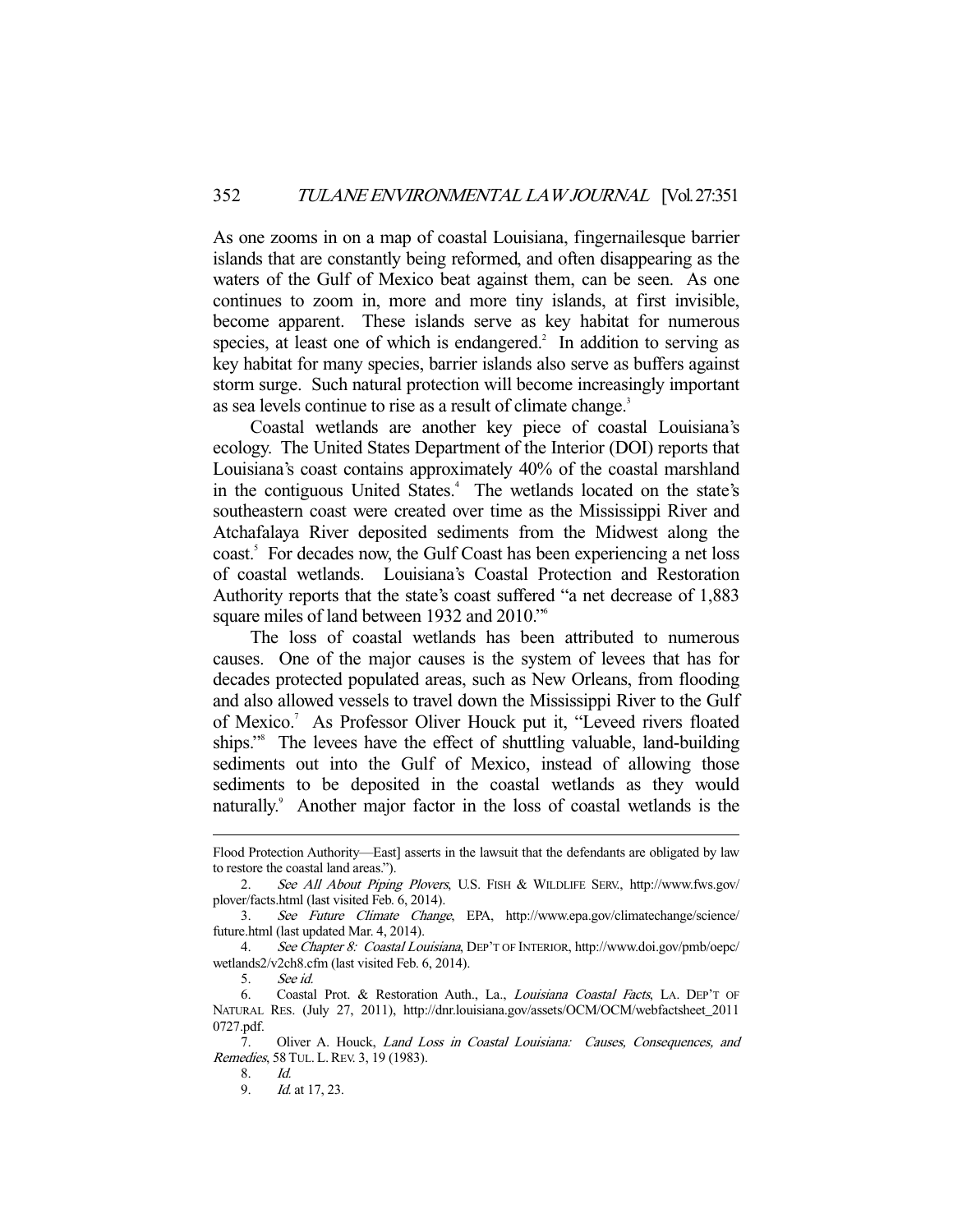canals built by oil and gas companies to access deposits and for use in other day-to-day operations.<sup>10</sup> These canals lead to direct land loss and also increase erosion rates.<sup>11</sup> In addition, Louisiana's coastal zone is constantly faced with potential oil spills and increasingly the impending doom of rising sea levels.

 This Comment will argue that section 214.29 of Louisiana's State and Local Coastal Resources Management Act (SLCRMA), which allows for the designation of "special areas" with specific guidelines for their management, has been painfully underutilized and that it should be used to its fullest extent in order to protect Louisiana's coastal zone. Because this provision allows for areas to be nominated, and ideally designated, this Comment will argue that Louisiana should use this provision specifically to protect its natural habitats and resources that fall within the zone.

 As seen, the introduction of this Comment discusses the trend of coastal land loss that has been the norm in coastal Louisiana for decades. It also discusses some of the other assaults that have plagued the Gulf Coast in recent history. Part II of this Comment explores the importance of Louisiana's coastal zone from a human and economic standpoint as well as from an ecological standpoint, thus making the case for why relevant legal tools should be used to minimize coastal land loss and other hazards that affront the Gulf Coast. Part III first provides the background of the federal Coastal Zone Management Act (CZMA), which provides for the approval of state coastal management programs that are then eligible for federal funding pending the fulfillment of other requirements by the state. Part III then discusses Louisiana's SLCRMA, which adopts Louisiana's Coastal Management Program (LCMP), an approved state plan under the CZMA. Part III also discusses section 214.29 of SLCRMA, which provides the Secretary of the Department of Natural Resources (DNR) with the power to designate "special areas, projects, and programs" within the coastal zone. This section provides some examples of how this provision could be used and also examines how its nonuse is at odds with certain state agencies' statutory duties. Finally, Part IV concludes by arguing that this provision should be used within the state to its fullest extent in order to take advantage of the benefits offered by the CZMA and ultimately protect Louisiana's coastal zone by setting guidelines for areas that are susceptible to decline.

 <sup>10.</sup> Id. at 33.

<sup>11.</sup> *Id.* at 33-35.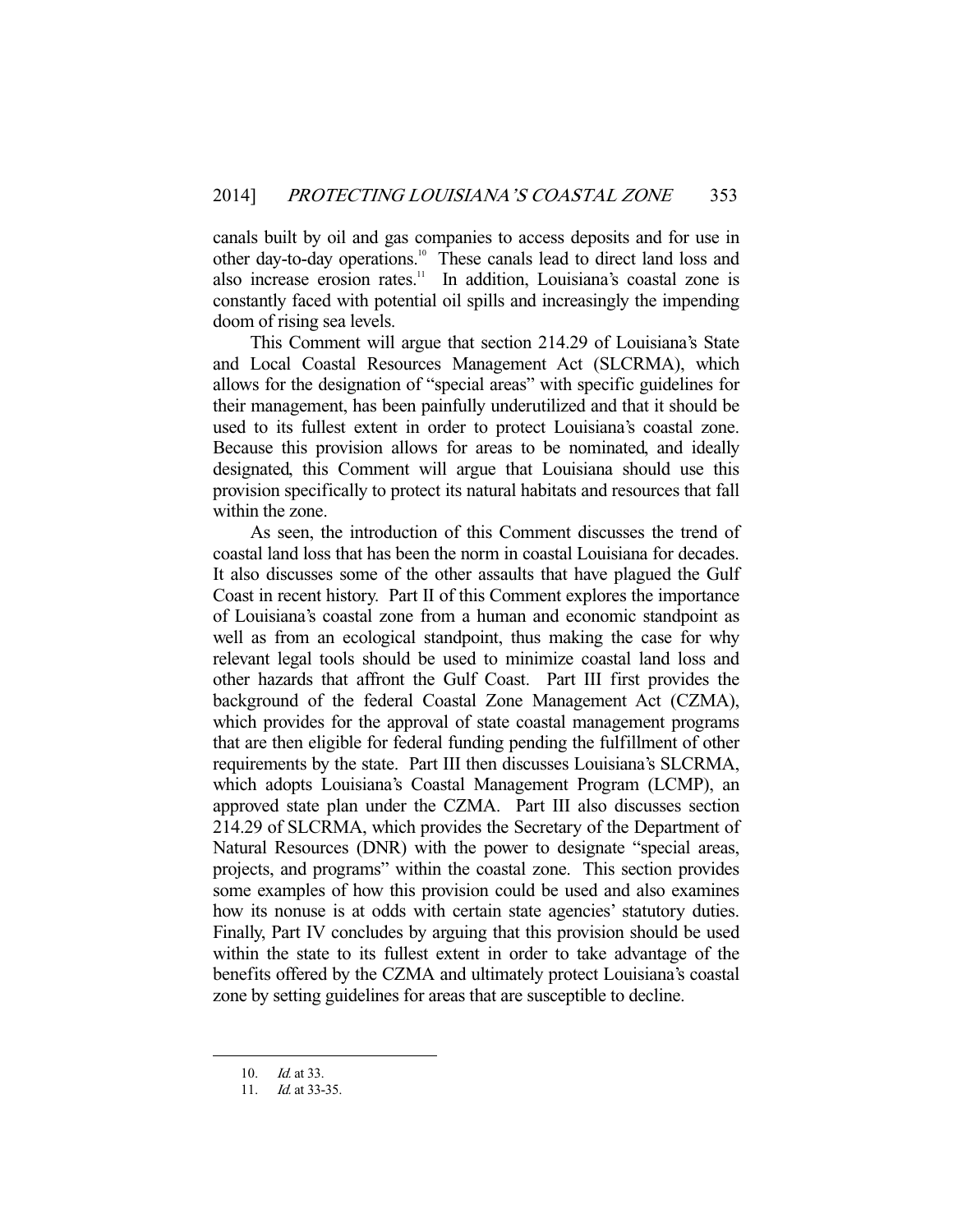#### II. THE IMPORTANCE OF LOUISIANA'S COASTAL ZONE

 Increasing interest has been placed on coastal zones within the United States, and Louisiana's coastal zone is front and center. This is evident in Louisiana's Comprehensive Master Plan for a Sustainable Coast released by the state's Coastal Protection & Restoration Authority  $(CPRA).<sup>12</sup>$  The fifty billion dollar plan to restore Louisiana's coast is laid out over fifty years in three phases and includes projects such as river diversions for delivering sediment to the disappearing coastal marshes, barrier island restoration projects, marsh creation projects, and ridge restoration projects, among others.<sup>13</sup> While the cost of the plan speaks to the volume of work that is needed along the coast, the introduction of the plan makes clear the value of Louisiana's coastal zone:

It's easy to list impressive statistics about what Louisiana's working coast provides: protection for infrastructure that supplies 90% of the nation's outer continental oil and gas, 20% of the nation's annual waterborne commerce, 26% (by weight) of the continental U.S. commercial fisheries landings, winter habitat for five million migratory waterfowl. Nowhere in the nation is there a region that simultaneously offers globally important habitat and the breadth of economic assets found in coastal Louisiana.<sup>14</sup>

Subpart A of this Part briefly examines the human and economic value of the coast while Subpart B discusses the ecological value, thus making the case for why protection and restoration are necessary endeavors.

## A. A Human and Economic Perspective

 Louisiana's coastal zone is immensely important to not only those living within the zone, but also to the United States and even the world as a whole. To start locally, the CPRA reports that in 2009 47% of the state's population resided in the coastal parishes.<sup>15</sup> These residents are directly tied to the stability of the coastal zone and thus rely on coastal wetlands and barrier islands as buffers against rising seas and storm surge. In addition, coastal Louisiana is vastly important for the United States' energy production. Estimates from 2009 indicate that Louisiana ranks number one in both oil and gas production among the fifty states if

<sup>12.</sup> See generally COASTAL PROT. & RESTORATION AUTH., LA., LOUISIANA'S COMPREHENSIVE MASTER PLAN FOR A SUSTAINABLE COAST (2012), available at http://www.lacpra. org/assets/docs/2012%20Master%20Plan/Final%20Plan/2012%20Coastal%20Master%20Plan.p df.

 <sup>13.</sup> See generally id.

 <sup>14.</sup> Id. at 20.

<sup>15.</sup> Coastal Prot. & Restoration Auth., *supra* note 6.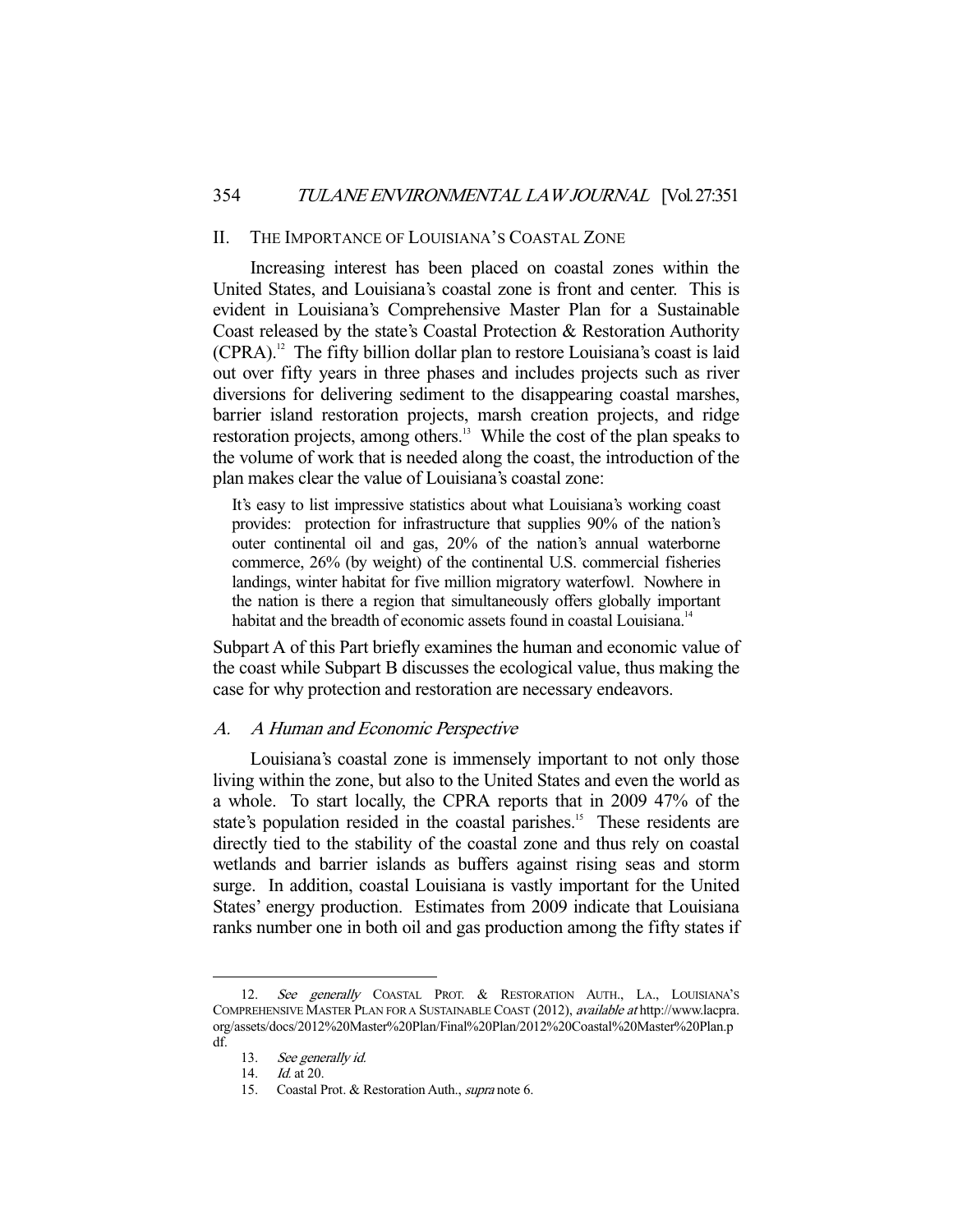production from the Outer Continental Shelf is included.<sup>16</sup> If Outer Continental Shelf production is not included then Louisiana ranks fifth and fourth respectively in U.S. oil and gas production.<sup>17</sup> In addition, commercial and recreational hunting, fishing, and wildlife watching along the coast all add significant revenue to Louisiana's economy.<sup>18</sup> For example, a study done by Datu Research found that wildlife tourism, defined by the study as hunting, fishing, and wildlife watching, contributed nearly two billion dollars to Louisiana's economy in 2011.<sup>19</sup> Finally, waterborne commerce is extremely important in coastal Louisiana, and the ports associated with this commerce rely on coastal wetlands to provide protection from storm surge.<sup>20</sup> The stability of Louisiana's coastal zone is directly tied to international commerce as well. For example, the National Park Service reports, "Sixty percent of all grain exported from the US is shipped on the Mississippi River through the Port of New Orleans and the Port of South Louisiana."<sup>21</sup> It is thus clear that humans derive a significant amount of direct economic value from Louisiana's coastal zone.

#### B. An Ecological Perspective

 Louisiana's Coastal Zone is also of vital ecological importance. The coastal marshes provide habitat for countless animals and plants. The barrier islands provide important nesting and wintering areas for bird populations, including at least one species that is federally listed as endangered, the piping plover.<sup>22</sup> Louisiana's coastal wetlands also provide habitat for the Endangered-Species-Act-threatened Louisiana black bear.<sup>23</sup> The coastal wetlands themselves provide the important ecological function of filtering pollutants from the water that flows through them.<sup>24</sup> Some types of coastal wetlands also sequester carbon,

 <sup>16.</sup> Id.

 <sup>17.</sup> Id.

 <sup>18.</sup> Id.

 <sup>19.</sup> SHAWN STOKES & MARCY LOWE, WILDLIFE TOURISM AND THE GULF COAST ECONOMY 14 (2013) (prepared on behalf of Environmental Defense Fund), available at http://www. daturesearch.com/wp-content/uploads/WildlifeTourismReport\_FINAL.pdf.

<sup>20.</sup> Coastal Prot. & Restoration Auth., supra note 6.

 <sup>21.</sup> Mississippi River Facts, NAT'L PARK SERV., http://www.nps.gov/miss/riverfacts.htm (last updated Mar. 16, 2014).

<sup>22.</sup> See All About Piping Plovers, supra note 2.

 <sup>23.</sup> Coastal Wetlands, EPA, http://water.epa.gov/type/wetlands/cwt.cfm#why\_imp (last updated Feb. 10, 2014); Louisiana Black Bear (Ursus americanus luteolus), U.S. FISH & WILDLIFE SERV., https://ecos.fws.gov/speciesProfile/profile/speciesProfile.action?spcode=A08F (last updated Feb. 20, 2014).

 <sup>24.</sup> Houck, supra note 7, at 91-92.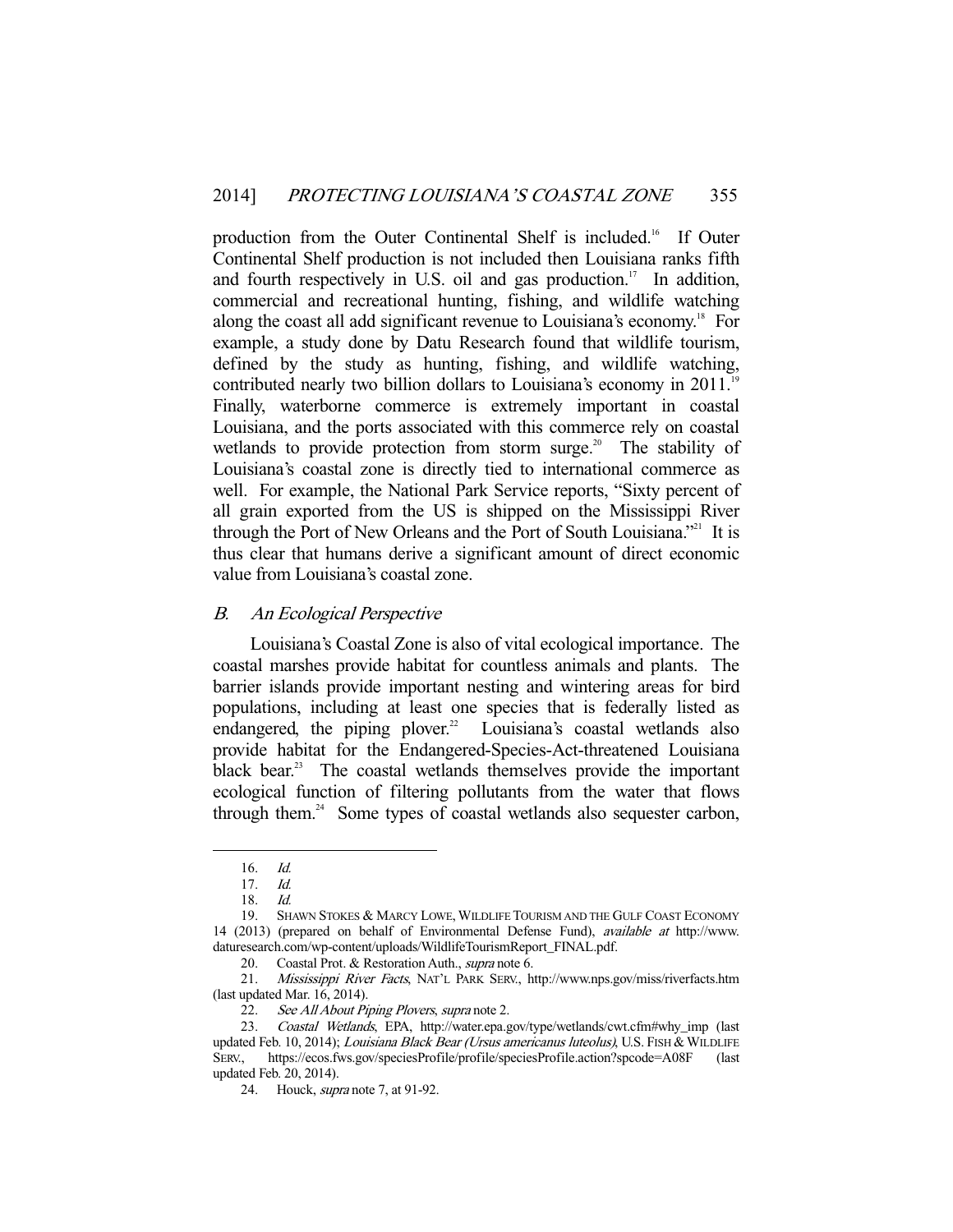keeping it out of the atmosphere.<sup>25</sup> These are extremely valuable ecological services, services that are generally not valued in traditional economic models.

## III. THE LAW

 As the importance of the coastal zone became apparent, laws were enacted in order to protect sensitive areas. The CZMA is the primary law that contemplates the protection of coastal zones. This Act provides for a large amount of federally approved, state participation in the management of states' individual coastal zones.

## A. The Coastal Zone Management Act

 In 1972, Congress passed the CZMA in recognition of the importance of coastal zones as major locations for human development as well as their importance ecologically.<sup>26</sup> The policy behind the Act states, in part, that by passing the Act Congress was seeking "to preserve, protect, develop, and where possible, to restore or enhance, the resources of the Nation's coastal zone for this and succeeding generations."27 The CZMA is administered by the National Oceanic and Atmospheric Administration's (NOAA) Office of Ocean and Coastal Resource Management (OCRM). It is relatively distinctive in that it provides for a voluntary system in which the federal government provides assistance to coastal states who choose to participate.<sup>28</sup> Importantly, the term "coastal state" is defined by the Act as "a state of the United States in, or bordering on, the Atlantic, Pacific, or Arctic Ocean, the Gulf of Mexico, Long Island Sound, or one or more of the Great Lakes."<sup>29</sup> "[T]he term also includes Puerto Rico, the Virgin Islands, Guam, the Commonwealth of the Northern Mariana Islands, and the Trust Territories of the Pacific Islands, and American Samoa."30 Coastal states are enabled by the Act to develop coastal management programs and submit them for federal approval, which further allows the state to receive federal grant money for the implementation of the program.<sup>31</sup> There are currently thirty-four

 <sup>25.</sup> Coastal Wetlands, supra note 23.

 <sup>26. 16</sup> U.S.C § 1452 (2012).

<sup>27.</sup> *Id.* § 1452(1).

 <sup>28.</sup> Martin J. LaLonde, Note, Allocating the Burden of Proof To Effectuate the Preservation and Federalism Goals of the Coastal Zone Management Act, 92 MICH. L. REV. 438, 438 (1993).

 <sup>29. 16</sup> U.S.C § 1453(4).

 <sup>30.</sup> Id.

 <sup>31.</sup> Id. §§ 1454-1455.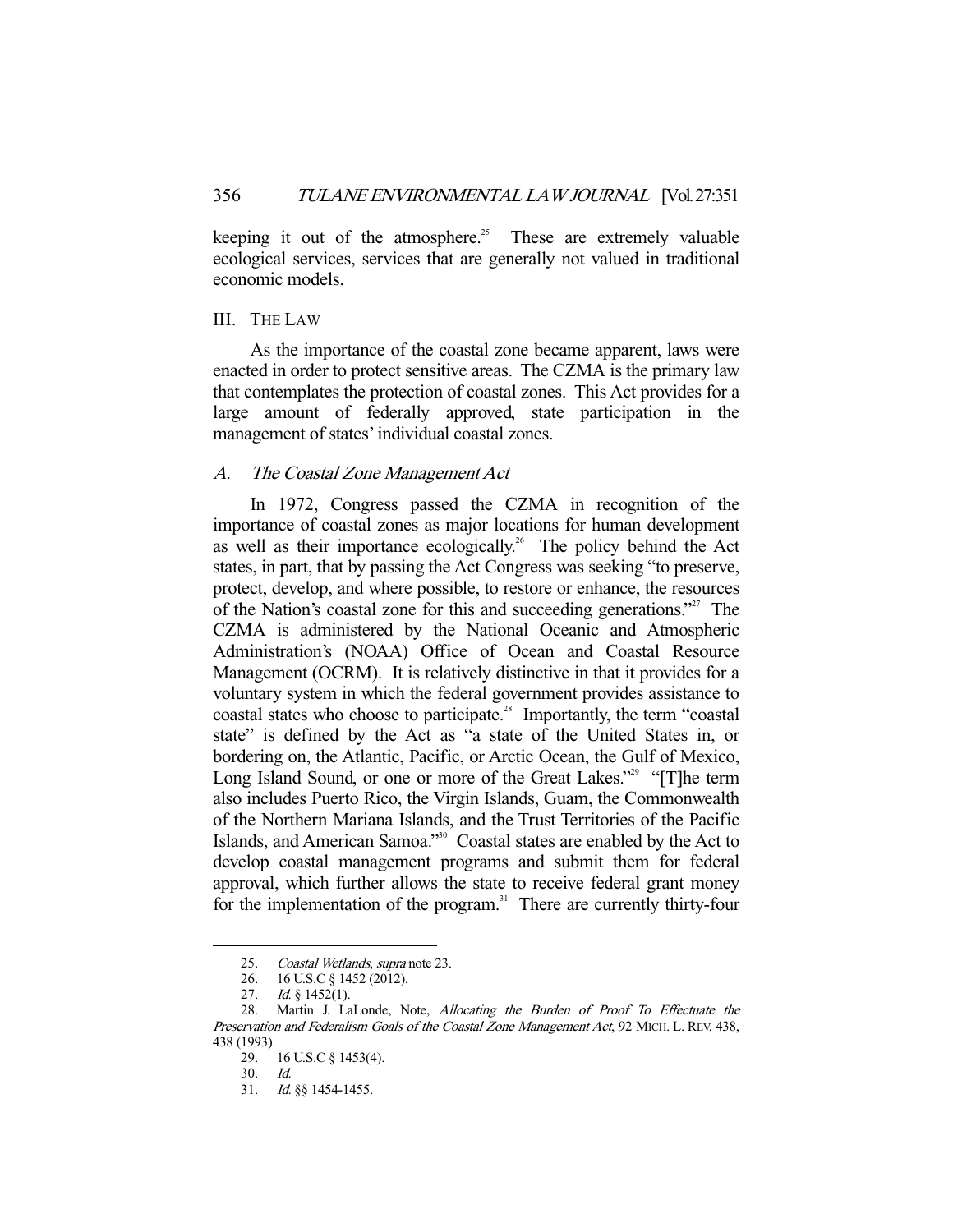states and territories that have approved coastal management programs.<sup>32</sup> This represents nearly full participation by eligible territories and states, with Alaska being the only exception, having withdrawn from the program in  $2011^{33}$ 

 An even stronger incentive than federal grant money that may be available to a participating state is the power of section  $307(c)(1)^{34}$ . This provision states:

Each Federal agency carrying out an activity subject to paragraph (1) shall provide a consistency determination to the relevant State agency . . . at the earliest practicable time, but in no case later than 90 days before final approval of the Federal activity unless both the Federal agency and the State agency agree to a different schedule.<sup>35</sup>

The activity referred to in paragraph one is defined as "[e]ach Federal agency activity within or outside the coastal zone that affects any land or water use or natural resource of the coastal zone."<sup>36</sup> Notably, the federal agency carrying out such an activity "shall insure that the project is, to the maximum extent practicable, consistent with the enforceable policies of approved state management programs."37 While views differ jurisdictionally as to whether the state or the federal government should have the burden of proving such consistency between a federal project and a state program,<sup>38</sup> this consistency requirement nonetheless provides a potentially powerful tool to block federal projects that would negatively impact state waters or natural resources within the coastal zone. The relevant regulations require that states include in their management programs a description of how they will go about consistency determinations.<sup>39</sup>

 As a practical matter, and as a federalism issue generally, the CZMA's approach of adopting state programs that have the ability to trump federal projects has raised both praise and criticism. At least one commenter has argued that the CZMA is set up in a way that allows

 <sup>32.</sup> Coastal Programs: Partnering with States To Manage Our Coastline, OCEAN & COASTAL RES. MGMT., NAT'L OCEANIC & ATMOSPHERIC ADMIN., http://coastalmanagement.noaa. gov/programs/czm.html (last updated Mar. 25, 2013).

<sup>33.</sup> Ocean and Coastal Management in Alaska, OCEAN & COASTAL RES. MGMT., NAT'L OCEANIC & ATMOSPHERIC ADMIN., http://coastalmanagement.noaa.gov/mystate/ak.html (last updated Sept. 4, 2012).

 <sup>34.</sup> See LaLonde, supra note 28, at 439.

 <sup>35. 16</sup> U.S.C. § 1456(c)(1)(C) (2012).

<sup>36.</sup> *Id.* § 1456(c)(1)(A).

<sup>37.</sup> Id.  $\S$  1456(c)(1)(C)(2).

<sup>38.</sup> LaLonde, *supra* note 28, at 440.

 <sup>39. 15</sup> C.F.R. § 923.53 (2013).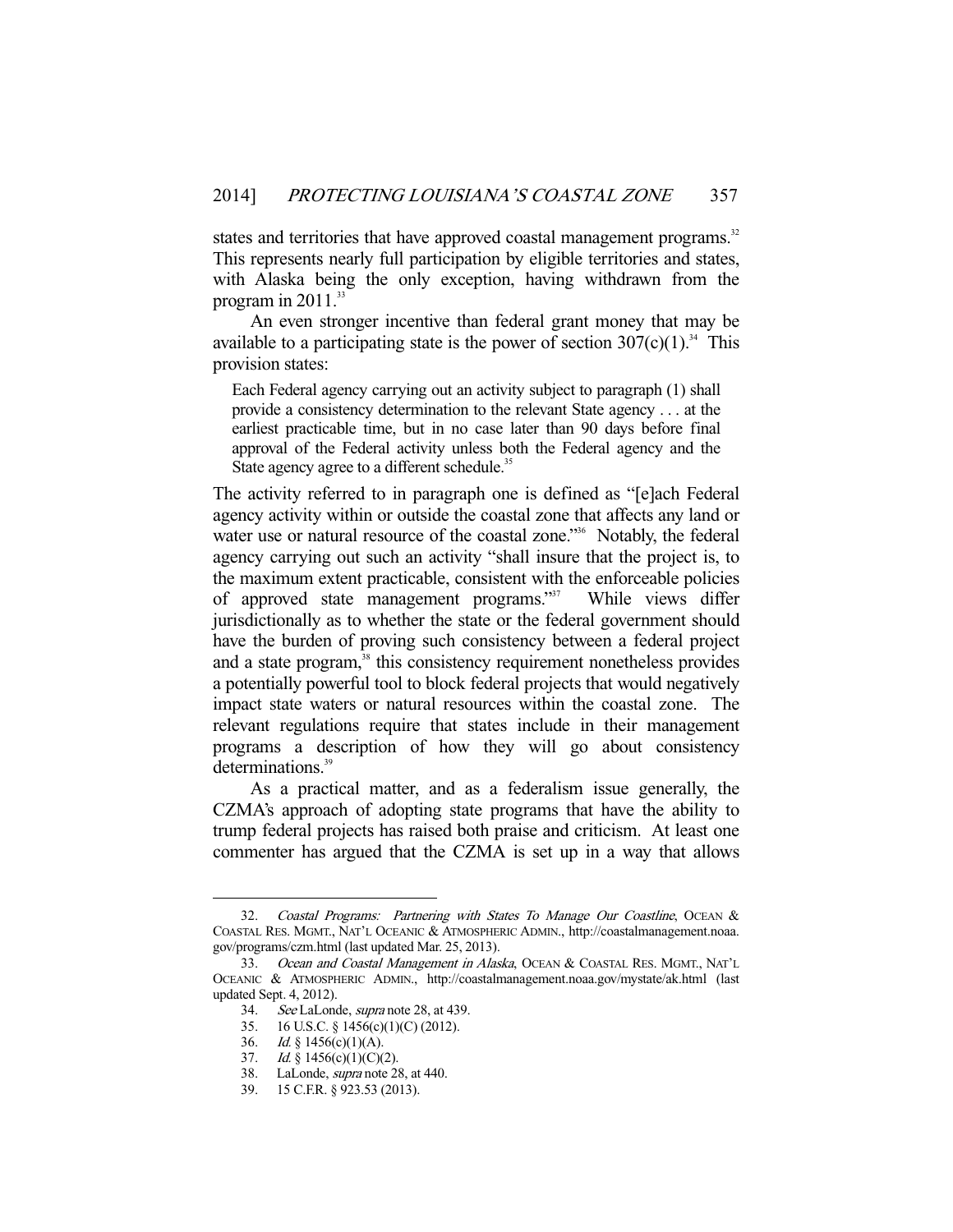states to undermine national interests, such as national security.<sup>40</sup> In so arguing, Lieutenant Patrick J. Gibbons states:

The consistency provisions of the Coastal Zone Management Act . . . leave[s] the states free, should they structure their plans accordingly, to put their own objectives above those of the nation as a whole, and to require the national government to spend more money, to delay or cease important activities, and potentially to fall short of its obligations in order to further state and local concerns.

Another commenter appropriately recognized that the CZMA ultimately adopts a wide range of different state programs, and thus the Act's "'success' in one geographic area would not necessarily indicate success in another."<sup>42</sup> Despite this potential disadvantage of the CZMA scheme, the author goes on to state, "Nevertheless, it is probably fair to say that CZMA has slowed the rate of environmental damage that was being done to coastal areas."<sup>43</sup> Additionally, environmental problems simply do not remain within the geographic borders in which these programs are implemented, and it has been argued that a centralized approach is more suitable for tackling coastal management.<sup>44</sup>

 Part of the rationale behind the CZMA's adoption of state programs versus a more centralized, federal approach to coastal management is that the "states possess[] the greatest amount of knowledge about their respective coastlines."45 Also recognized in the creation of the CZMA and its "cooperative federalist regime"<sup>46</sup> was the difficulty that would likely plague any attempt at a national approach to the management of widely varying coastal zones.<sup>47</sup> Given the mere fact that "[b]eaches vary widely in physical type and characteristics,"<sup>48</sup> there is a strong argument

<sup>40.</sup> See Patrick J. Gibbons, Too Much of a Good Thing? Federal Supremacy & the Devolution of Regulatory Power: The Case of the Coastal Zone Management Act, 48 NAVAL L. REV. 84, 121 (2001).

 <sup>41.</sup> Id.

<sup>42.</sup> Ronald J. Rychlak, *Coastal Zone Management and the Search for Integration*, 40 DEPAUL L.REV. 981, 991 (1991).

 <sup>43.</sup> Id.

<sup>44.</sup> See Gibbons, *supra* note 40, at 98-99.

 <sup>45.</sup> Andrew S. Jessen, Comment, Louisiana and the Coastal Zone Management Act in the Wake of Hurricane Katrina: A Renewed Advocacy for a More Aggressive Use of the Consistency Provision To Protect and Restore Coastal Wetlands, 12 OCEANS & COASTAL L.J. 133, 134-35 (2006).

<sup>46.</sup> Gibbons, *supra* note 40, at 85.

<sup>47.</sup> Joseph Romero, Uncharted Waters: The Expansion of State Regulatory Authority over Federal Activities and Migratory Resources Under the Coastal Zone Management Act, 56 NAVAL L.REV. 137, 141 (2008).

 <sup>48.</sup> Coastal Watershed Factsheets—The Beach and Your Coastal Watershed, EPA, http://water.epa.gov/type/oceb/fact2.cfm (last updated Oct. 2, 2012).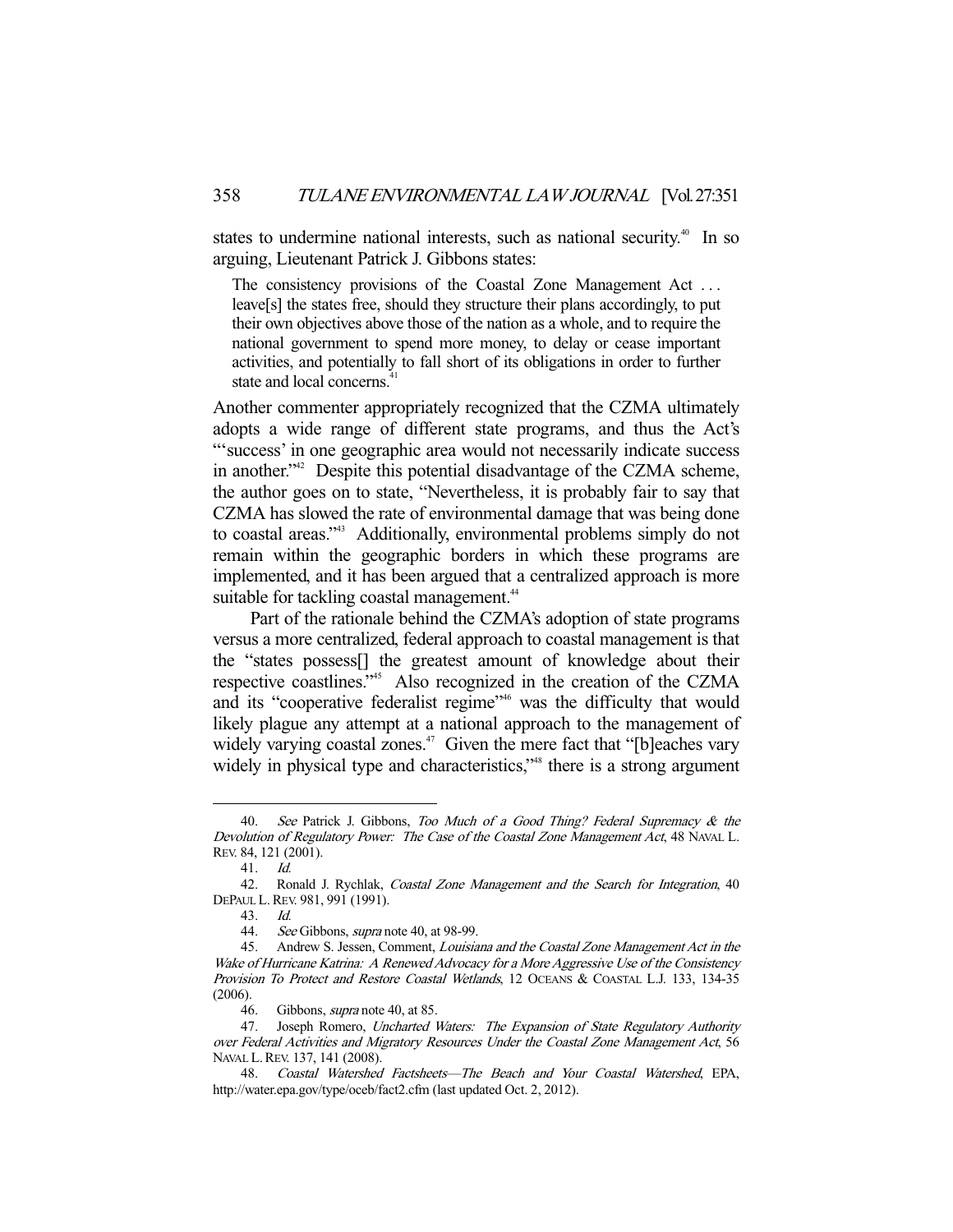that local knowledge makes the CZMA scheme a reasonable one. Thus, in an imperfect world, the CZMA is not a perfect environmental statute. However, it does give the states true potential to protect their coastal zones.

## B. The Louisiana State and Local Coastal Resources Management Act

 Louisiana is one of the thirty-four states and territories that have an approved coastal management program under the CZMA.<sup>49</sup> The LCMP was created in 1978 with the enactment of SLCRMA.<sup>50</sup> The program was then approved under the CZMA in 1980.<sup>51</sup> NOAA's OCRM reports that, in total, Louisiana possesses  $7721$  miles of coast.<sup>52</sup> Part III.B.1 will look at Louisiana's program as it is defined by SLCRMA and will also look at the guidelines that were promulgated to carry out the program. Part III.B.2 will then look more closely at section 214.29 of SLCRMA which allows for the designation of "special areas, projects, and programs."53 That Subpart will additionally explore the unused environmental potential of section 214.29.

### 1. Louisiana Coastal Resources Program

 Louisiana's Office of Coastal Management (OCM) under the DNR is the state agency responsible for administering the LCMP.<sup>54</sup> The public policy behind SLCRMA is fairly similar to that of the CZMA, but is likely a bit more amenable to development interests.<sup>55</sup> It states in part "that it is the public policy of the state: (1) To protect, develop, and, where feasible, restore or enhance the resources of the state's coastal zone."56 In developing the LCMP, SLCRMA requires that guidelines be promulgated to define criteria for issuing, or not issuing, coastal use permits.<sup>57</sup>

<sup>49.</sup> States and Territories Working on Ocean and Coastal Management, OCEAN & COASTAL RES. MGMT., NAT'L OCEANIC & ATMOSPHERIC ADMIN., http://coastalmanagement.noaa. gov/mystate/welcome.html (last updated Mar. 4, 2014).

<sup>50.</sup> Ocean and Coastal Management in Louisiana, OCEAN & COASTAL RES. MGMT., NAT'L OCEANIC & ATMOSPHERIC ADMIN., http://coastalmanagement.noaa.gov/mystate/la.html (last updated Nov. 14, 2012).

 <sup>51.</sup> Id.

 <sup>52.</sup> Id.

<sup>53.</sup> See LA. REV. STAT. tit. 49, § 214.29 (2006).

<sup>54.</sup> Office of Coastal Management: About OCM, LA. DEP'T OF NATURAL RES., http://dnr.louisiana.gov/index.cfm?md=pagebuilder&tmp=home&pid=89 (last visited Mar. 26, 2014).

<sup>55.</sup> See Houck, supra note 7, at 152-53.

 <sup>56.</sup> LA REV. STAT. tit. 49, § 214.22.

<sup>57.</sup> *Id.* tit. 49, § 214.27(B).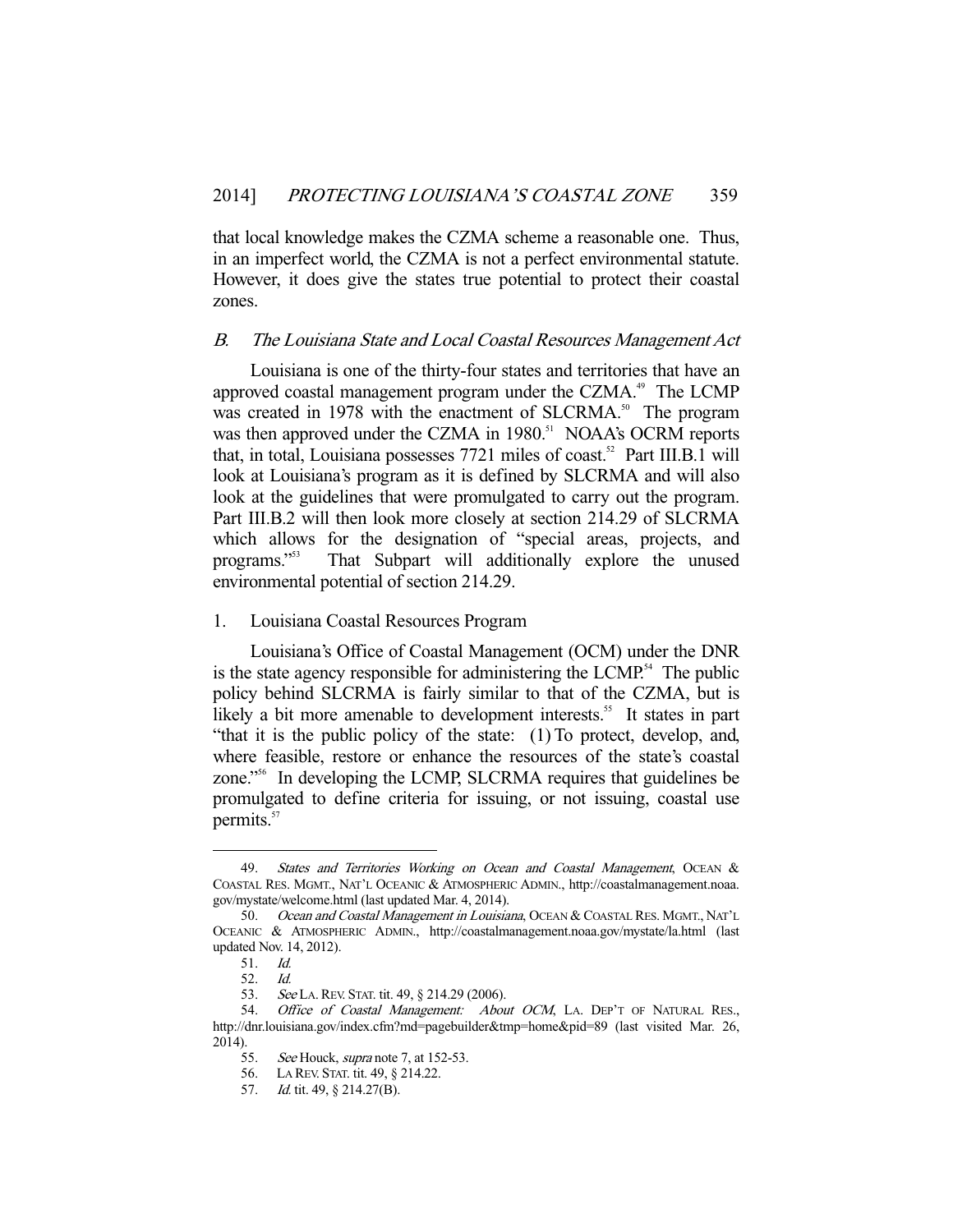There are several goals enumerated for the guidelines.<sup>58</sup> While many of these goals promote economic activities such as "development," "transportation," "industrialization," and "full use of coastal resources," there are several goals that have an environmental focus.<sup>59</sup> Some of these provisions include consideration of "fishery nursery grounds," regulation of pollutants, and a "balance between development and conservation."<sup>60</sup> One of the most environmentally focused goals in the guidelines makes it a priority to "[m]inimize, whenever feasible and practical, detrimental impacts on natural areas and wildlife habitat and fisheries by such means as encouraging minimum change of natural systems and by multiple use of existing canals, directional drilling, and other practical techniques."61 While this goal includes terms like "feasible and practical," which leave room for legal debate, it nonetheless makes it clear that the state intended to consider the ecological impacts of projects when it adopted the LCMP. The guidelines divide types of coastal projects into separate sections and provide criteria for carrying out each project type.<sup>62</sup> These include projects such as levees, linear facilities, shoreline modification, and disposal of waste. $63$  As an example, the guidelines for levees recognize the importance of not disturbing or segmenting wetlands.<sup>64</sup> In addition, the levee guidelines call for the use of "best practical techniques to minimize disruptions of existing hydrologic patterns."<sup>65</sup> Notably, each of the guidelines for the different coastal projects contemplate, at least on some level, a minimization of environmental disturbance when carrying out such projects.<sup>66</sup>

 In addition to requiring the promulgation of guidelines, SLCRMA also sets up a scheme allowing local parish governments to create coastal management programs which in turn must be consistent with the state guidelines.<sup>67</sup> Smaller, isolated projects will often require local permits while larger projects will require a state permit.<sup>68</sup> Section 214.30 of SLCRMA lays out the process generally for approving an applicant's

-

65. Id. tit. 49, § 703(F).

<sup>58.</sup> *Id.* tit. 49, § 214.27(C).

 <sup>59.</sup> Id.

 <sup>60.</sup> Id.

 <sup>61.</sup> Id. tit. 49, § 214.27(C)(5).

 <sup>62.</sup> LA.ADMIN.CODE tit. 43, §§ 701-719 (2012).

 <sup>63.</sup> Id.

 <sup>64.</sup> Id. tit. 49, § 703(A)-(B).

<sup>66.</sup> See, e.g., id. tit. 49, § 709(B) ("Shoreline modification structures shall be designed and built using best practical techniques to minimize adverse environmental impacts.").

 <sup>67.</sup> LA. REV. STAT. tit. 49, § 214.28 (2012).

 <sup>68.</sup> Jessen, supra note 45, at 141.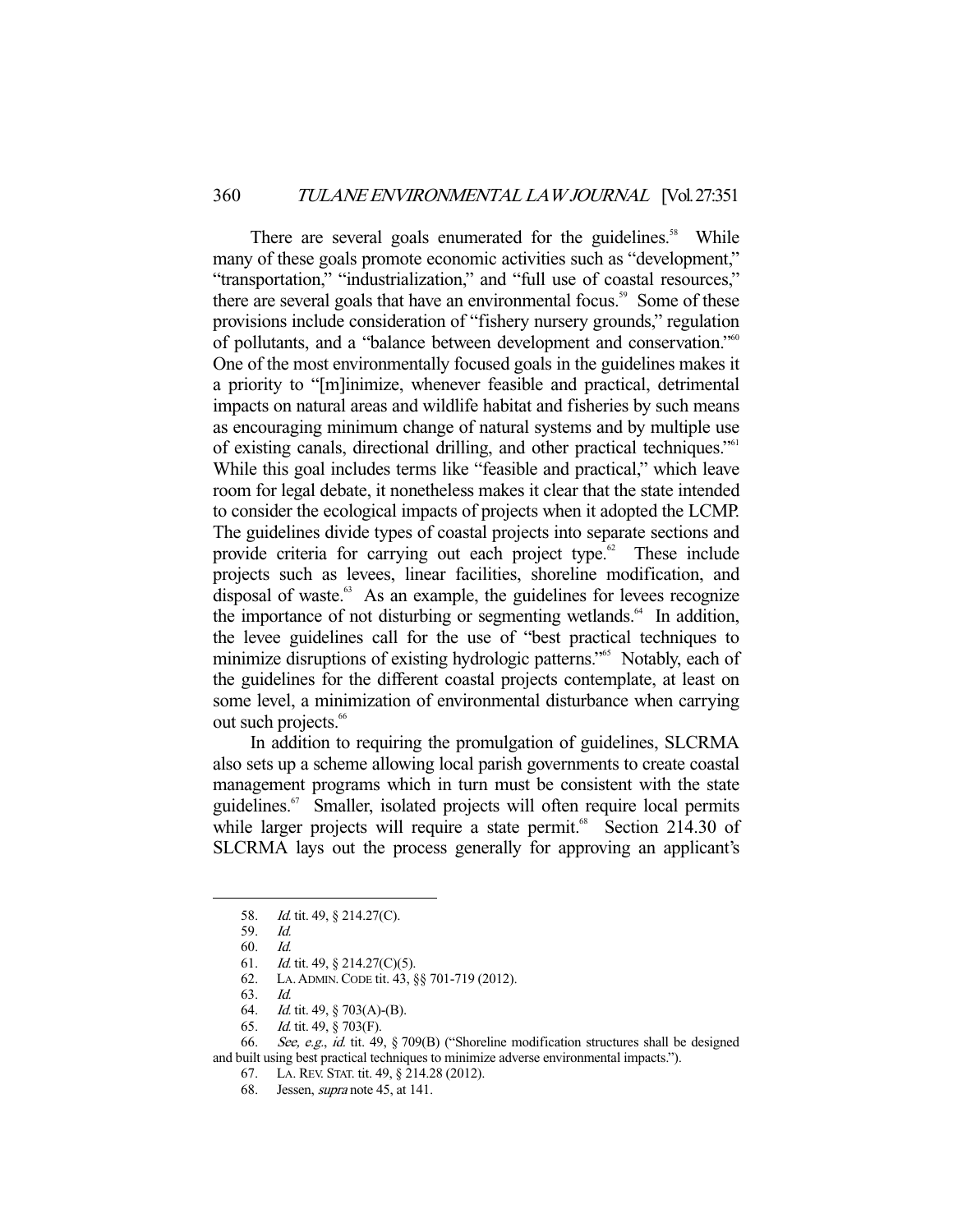permit,<sup>69</sup> and the relevant regulations provide greater detail. While this Comment does not go into a comparison of the environmental protection aspects of individual states' coastal programs or their overall effectiveness in this regard, it should be mentioned that at least one author has argued that the LCMP seems to have a "pro-development slant . . . with emphasis placed on accommodating as much development as possible."70 Thus the argument could certainly be made that, although environmental issues are mentioned relatively frequently in the statute, the program itself should be strengthened statutorily if it is to have a truly environmentally protectionist result. SLCRMA however does provide a provision, aside from those placing limits on coastal use permits, that truly has the potential to benefit Louisiana's Gulf Coast environmentally. This provision is discussed in the following Subpart.

2. Special Areas, Projects, and Programs: SLCRMA Section 214.29

 Amidst the provisions outlining the coastal use permitting process and the provision calling for guidelines, there is another provision in SLCRMA that allows for the nomination of areas of special importance within the coastal zone to ultimately designate them as "special areas."<sup>11</sup> The provision gives numerous examples of the types of areas that can be designated special areas:

Special areas are areas within the coastal zone which have unique and valuable characteristics requiring special management procedures. Special areas may include important geological formations, such as beaches, barrier islands, shell deposits, salt domes, or formations containing deposits of oil, gas or other minerals; historical or archaeological sites; corridors for transportation, industrialization or urbanization; areas subject to flooding, subsidence, salt water intrusion or the like; unique, scarce, fragile, vulnerable, highly productive or essential habitat for living resources; ports or other developments or facilities dependent upon access to water; recreational areas; freshwater storage areas; and such other areas as may be determined pursuant to this Section.<sup>72</sup>

The examples laid out in this provision obviate the fact that the state intended to designate such areas not just for mineral exploration or development, although these activities are certainly contemplated, but also for the protection of coastal ecosystems. The first types of areas mentioned are beaches and barrier islands, the very areas known to be

 <sup>69.</sup> LA REV. STAT. tit. 49, § 214.30.

<sup>70.</sup> Jessen, *supra* note 45, at 136.

 <sup>71.</sup> LA. REV. STAT. tit. 49, § 214.29.

<sup>72.</sup> *Id.* tit. 49, § 214.29(A).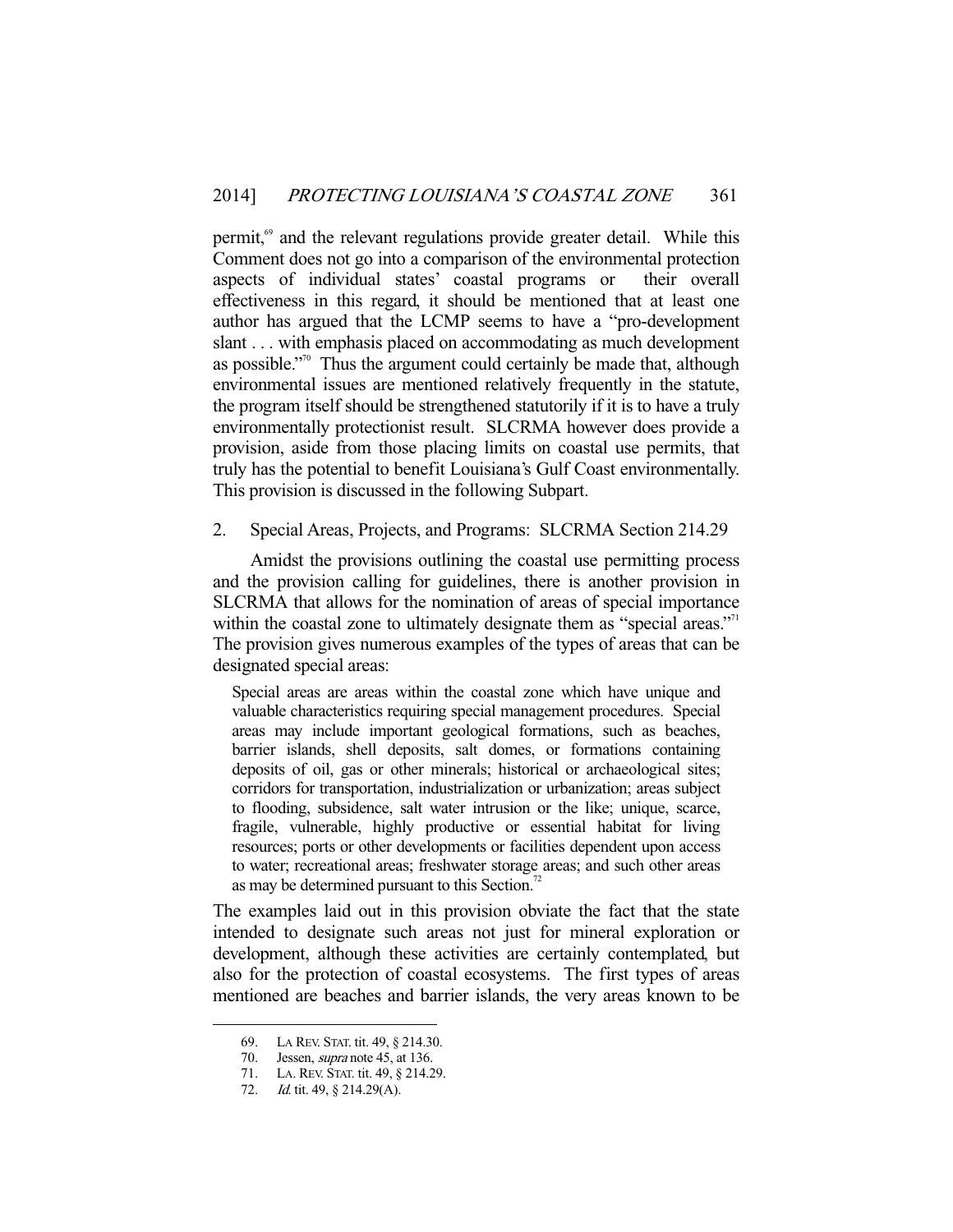presently eroding away. Important habitats and freshwater storage areas are also considered, both of which are characteristics of coastal wetlands. $73$ 

 After laying forth the types of areas that can be considered special areas, section 214.29 then requires a number of actions by the secretary of DNR in order to develop a system under which these special areas should be established.<sup>74</sup> In so doing, the secretary is required to adopt "rules for the identification, designation, and utilization of special areas and for the establishing of guidelines or priorities of uses in each area."<sup>75</sup> Section 729 of the Louisiana Administrative Code provides the regulations for the nomination and administrative review of special areas.76 To begin with, "[a]n area may be nominated for designation as a special area by any person, local government, state agency, or the secretary."<sup>77</sup> The term "person" is defined by the regulations as "any individual, partnership, corporation, association, governmental subdivision, or public or private organization of any character, other than the secretary."78 It is important to note that while the definition of person from the regulations excludes the secretary, the listed entities in section 729 includes the secretary along with the phrase "any person." A clear reading of section 729 indicates that the secretary is thus empowered to nominate a special area. Notably, the governor is also enabled by the regulations to actually designate, not simply nominate, special areas and promulgate their guidelines.<sup>79</sup> As will be discussed below, this broad spectrum of entities and individuals that are empowered by the regulations to nominate special areas makes section 214.29 of SLCRMA a potentially powerful tool in continuing to devise ways to protect and enhance the natural resources of Louisiana's Gulf Coast.

 The regulations further stipulate that a special area can be nominated for any purpose laid out in the section 214.27 of SLCRMA as long as the areas "are in the coastal zone; have unique and valuable characteristics; require special management procedures different from the normal coastal management process; and are to be managed for a purpose of regional, state, or national importance."<sup>80</sup> Section 214.27 is

<sup>73.</sup> See generally Coastal Wetlands, supra note 23.

 <sup>74.</sup> LA. REV. STAT. tit. 49, § 214.29(B), (D)-(G).

<sup>75.</sup> *Id.* tit. 49, § 214.29(B).

 <sup>76.</sup> LA.ADMIN.CODE, tit. 43, § 729 (2012).

<sup>77.</sup> *Id.* tit. 43, § 729(B)(1).

<sup>78.</sup> *Id.* tit. 43,  $\frac{9}{5}$  101(A).

 <sup>79.</sup> Id. tit. 43, § 729(D).

 <sup>80.</sup> Id. tit. 43, § 729(B)(2).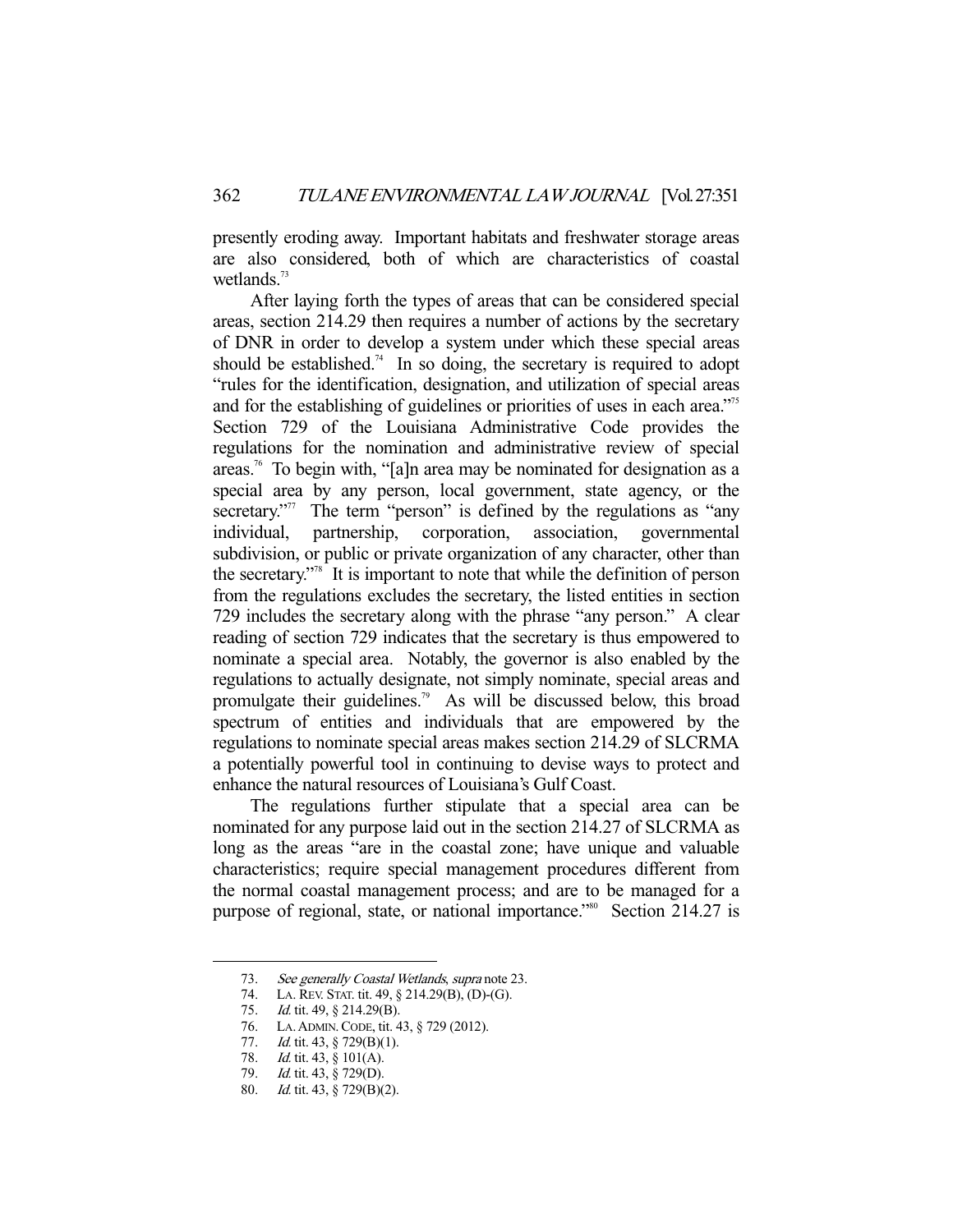the SLCRMA section that lays out the goals for the LCMP guidelines, mentioned previously in Part III.B.1 of this Comment.

 The nominations themselves are required to include a number of elements in order that the area be sufficiently defined. This information includes the following:

- a. a statement regarding the area nominated, including, for example, its unique and valuable characteristics, its existing uses, the environmental setting, its history, and the surrounding area;
- b. a statement of the reasons for the nomination, such as any problems needing correction, anticipated results, need for special management, and need for protection or development;
- c. a statement of the social, economic, and environmental impacts of the nomination;
- d. a map showing the area nominated;
- e. a statement as to why the area nominated was delineated as proposed and not greater or lesser in size or not in another location;
- f. proposed guidelines and procedures for management of the area, including priorities of uses;
- g. an explanation of how and why the proposed management program would achieve the desired results;
- h. a statement as to how and why the designation of the area would be consistent with the state coastal management program and any affected local programs; and
- i. a statement as to why and how the designation would be in the best interest of the state.<sup>81</sup>

Next, the regulations stipulate the process for administrative review of a nomination.<sup>82</sup> This process is fairly straightforward. It requires that the secretary decide whether the proposed special area designation is consistent with the LCMP and if such consistency is found, then a "Proposal for a Special Area" may be drafted.<sup>83</sup> This proposal, which will include the delineation of the area as well as the guidelines for its use, will then be run through the administrative process of notice and comment.<sup>84</sup> Finally, after all comments are considered, the secretary will make a decision on the designation and guidelines that will then be used to manage the area.<sup>85</sup> The designation must then be federally approved "as an element or amendment of the state's coastal zone program."<sup>86</sup>

<sup>81.</sup> *Id.* tit. 43, § 729(B)(3).

<sup>82.</sup> *Id.* tit. 43, § 729(C).

<sup>83.</sup> *Id.* tit. 43, § 729(C)(1)-(2).

<sup>84.</sup> *Id.* tit. 43, § 729(C)(2)-(4).

<sup>85.</sup> *Id.* tit. 43, § 729(C)(4).

 <sup>86.</sup> Id. tit. 43, § 729(E).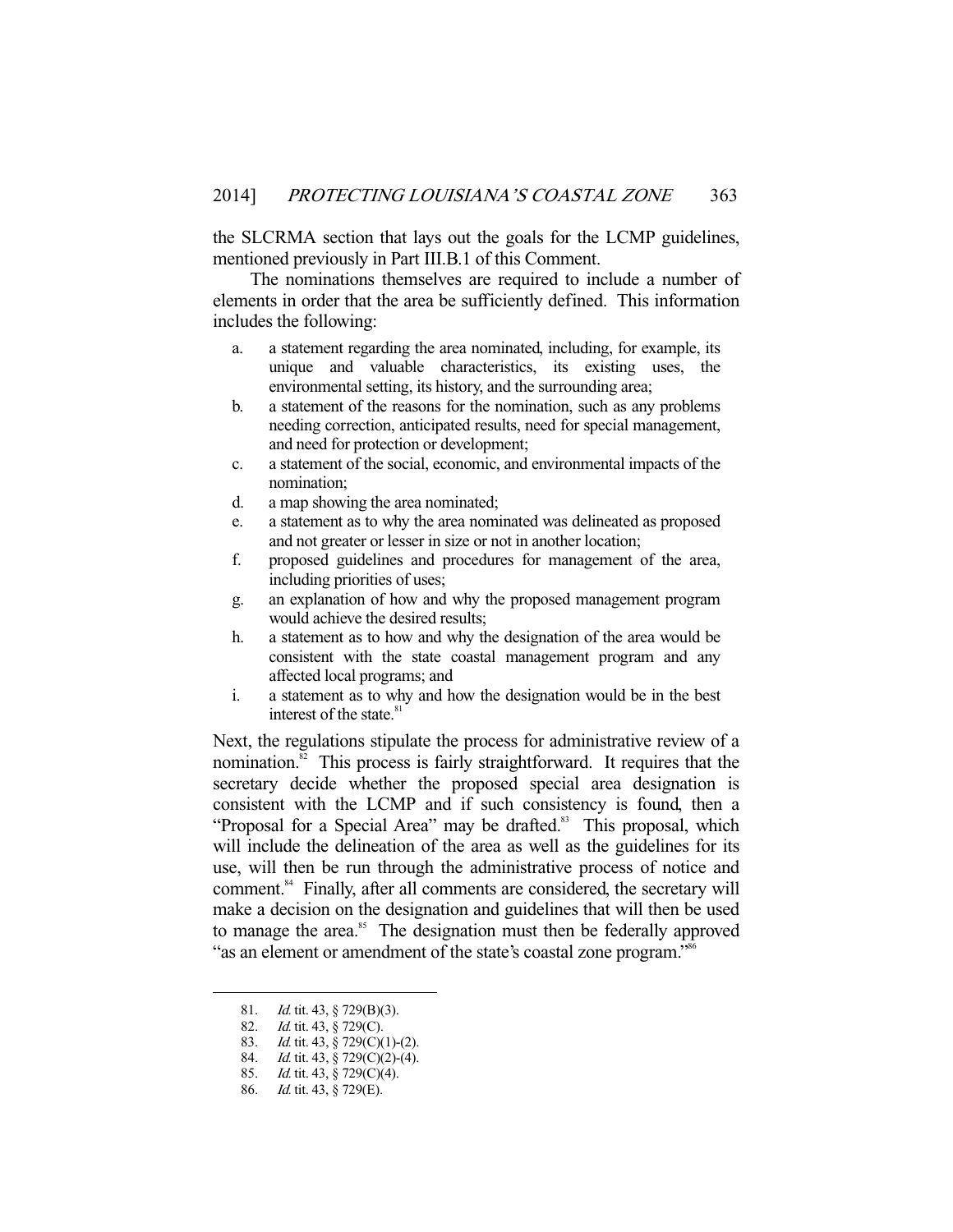The OCM released a manual titled A Coastal User's Guide to the Louisiana Coastal Resource Program in an effort to provide the public with information about the state's LCMP, generally, as well as information about the process for applying for a coastal use permit.<sup>87</sup> This manual mentions only two special areas that have been designated and incorporated into the LCMP.<sup>88</sup> The first of these are areas that are governed by the Offshore Terminal Authority, known as Louisiana Offshore Oil Port, or LOOP, essentially based on the need to specially manage deepwater marine terminals. The other special management area recognized in the manual is the Marsh Island Wildlife Refuge and Game Preserve. This area is designated for highly distinctive reasons compared to the Offshore Terminal Authority. The Refuge was designated based on recognition of its value as an important habitat for a number of species.<sup>89</sup> The guidelines for the use of this area are strict, to say the least. They state: "It is a trespass and a criminal offense for any member of the public to go upon the refuge without the State's consent. A one mile buffer zone, designed to prevent trespassing from nearby recreation areas into the wildlife refuge, exists around Marsh Island."90 These guidelines make clear that the refuge will be managed in an environmentally protective manner, and also set a precedent for environmentally protective guidelines for future special area designations.

 Amazingly, while SLCRMA and the LCMP have been in existence for nearly twenty-five years, this author can find evidence of no other areas that have been designated as special areas within the state. This is especially astounding considering the vast range of knowledge about Louisiana's coast and the problems, not the least of which is coastal land loss, that have plagued the zone for several decades. It is almost as if this provision had been hidden in a large library on the wrong shelf and then forgotten about. While this Comment does not propose specific designations of special areas, it will provide examples of how section 214.29 could be used as a potent tool to protect Louisiana's coastal zone. It recommends that groups, municipalities, state agencies, individuals, and even the secretary of DNR begin the process of implementing this provision as an added arrow in the quiver against environmental degradation within Louisiana's coastal zone.

<sup>87.</sup> See generally Office of Coastal Mgmt., A Coastal User's Guide to the Louisiana Coastal Resources Program, LA. DEP'T OF NATURAL RES. (2013), http://data.dnr.louisiana.gov/ ABP-GIS/ABPstatusreport/FinalUsersGuide\_2013.pdf.

 <sup>88.</sup> Id. at IX-1.

<sup>89.</sup> *Id.*<br>90. *Id.* 90. Id.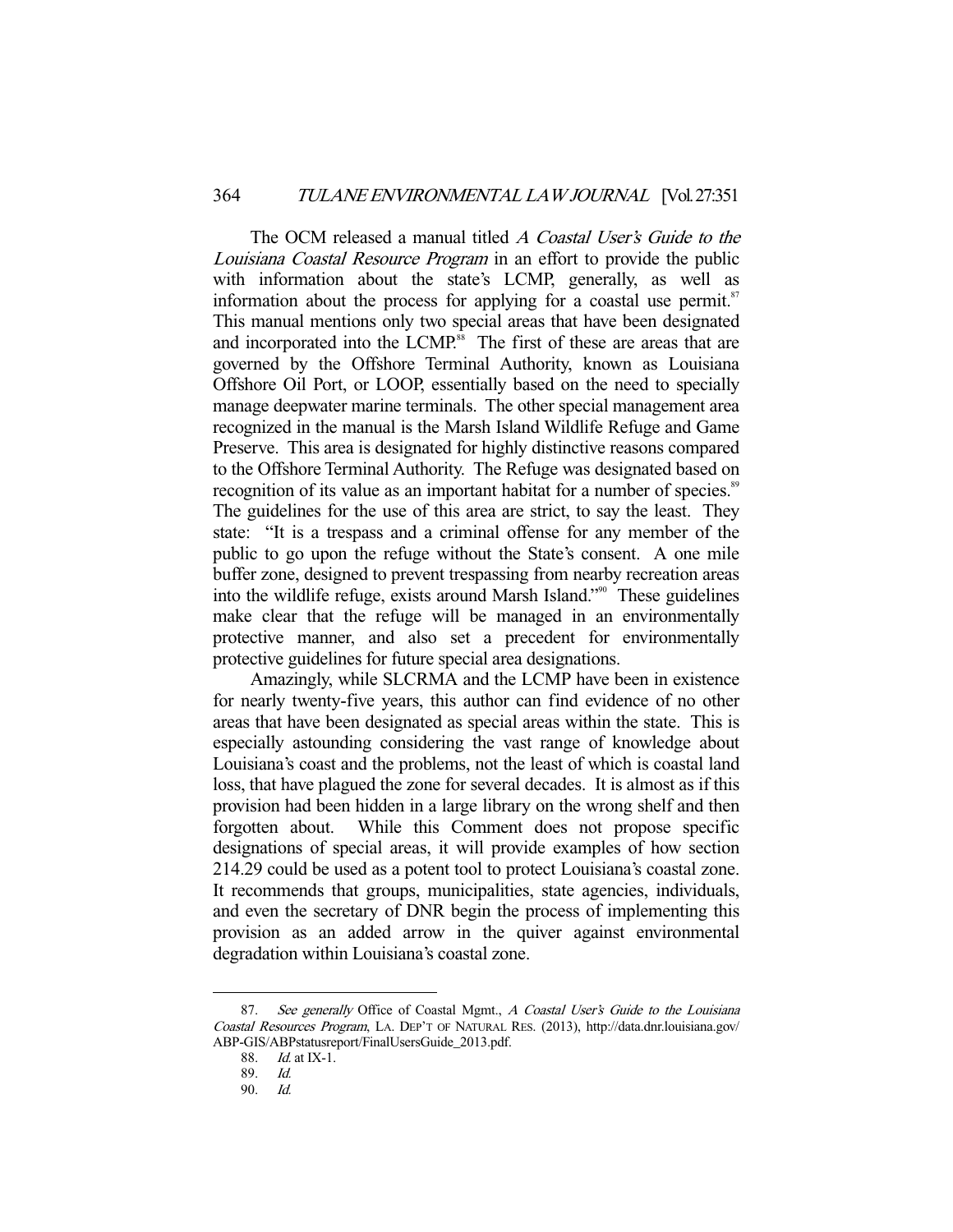SLCRMA section 214.29 provides "areas subject to flooding, subsidence, salt water intrusion or the like" as examples of types of areas that could classify as special areas.<sup>91</sup> A cynical commenter, albeit an honest one, could argue that these categories alone would make the entire southeastern coast of Louisiana open to a special area designation. However, if such a designation was coupled with strict, environmentally protective management guidelines, then the management of such a large area would inevitably not comply with other goals of the LCMP, such as the goal of "encourag[ing] full use of coastal resources."<sup>92</sup> On a practical level, there are areas within Louisiana's coastal zone that are experiencing particularly extreme levels of coastal land loss as a result of salt water intrusion and erosion, in part due to the channelization of coastal marshes for oil and gas activities, and are thus increasingly susceptible to flooding events. Plaquemines Parish, which juts out of the end of Louisiana into the Gulf of Mexico, serves as a perfect example of an area that could be nominated, at least partially, as a special area. A study done by the University of New Orleans Pontchartrain Institute for Environmental Sciences indicates the vulnerability of Plaquemines Parish and other coastal parishes like it.<sup>93</sup> According to the study, between 1982 and 2000, Plaquemines Parish lost 3.14% of its marsh located within the Pontchartrain basin.<sup>94</sup> It is important to note that historically canals were dug within Plaquemines Parish's marshes for oil and gas activities.<sup>95</sup> Notably, one study released in 1981 predicted that Plaquemines Parish could completely disappear within fifty-two years, by 2033.<sup>96</sup> Plaquemines Parish like many of the other coastal parishes has an approved local coastal program. $^{57}$  Plaquemines Parish's 2000 Coastal Zone Management Program manual indicates that although the right is reserved by the Parish to nominate special areas, none were

 <sup>91.</sup> LA. REV. STAT. tit. 49, § 214.29(A) (2012).

<sup>92.</sup> *Id.* tit. 49, § 214.27(C)(1).

<sup>93.</sup> See generally L. Martinez et al., Critical Habitat, Coastal Land Loss, and Land Loss/Land Change Analysis of the Lake Pontchartrain Basin, Louisiana, PONTCHARTRAIN INST. FOR ENVTL. SCIS., UNIV. OF NEW ORLEANS, http://www.pbc.uno.edu/reports/CriticalHabitat\_ LandChangeAnalysis\_82-90-00.pdf (last visited Mar. 19, 2014).

 <sup>94.</sup> Id. at 8 tbl.6.

 <sup>95.</sup> See Mark Schleifstein, Historic Lawsuit Seeks Billions in Damages from Oil, Gas, Pipeline Industries for Wetland Loss, TIMES-PICAYUNE (July 24, 2013, 4:13 PM), http://www. nola.com/environment/index.ssf/2013/07/historic\_east\_bank\_levee\_autho.html (displaying small diagram showing where canals were dug through the marshes of Plaquemines Parish).

 <sup>96.</sup> SHERWOOD M. GAGLIANO ET AL., LAND LOSS IN THE MISSISSIPPI RIVER DELTAIC PLAIN, 31 TRANSACTIONS—GULF COAST ASS'N GEOLOGICAL SOC'YS 295, 298 (1981).

<sup>97.</sup> Local Coastal Programs, LA. DEP'T OF NATURAL RES., http://dnr.louisiana.gov/index. cfm?md=pagebuilder&tmp=home&pid=111&pnid=192&nid=194 (last visited Feb. 6, 2014).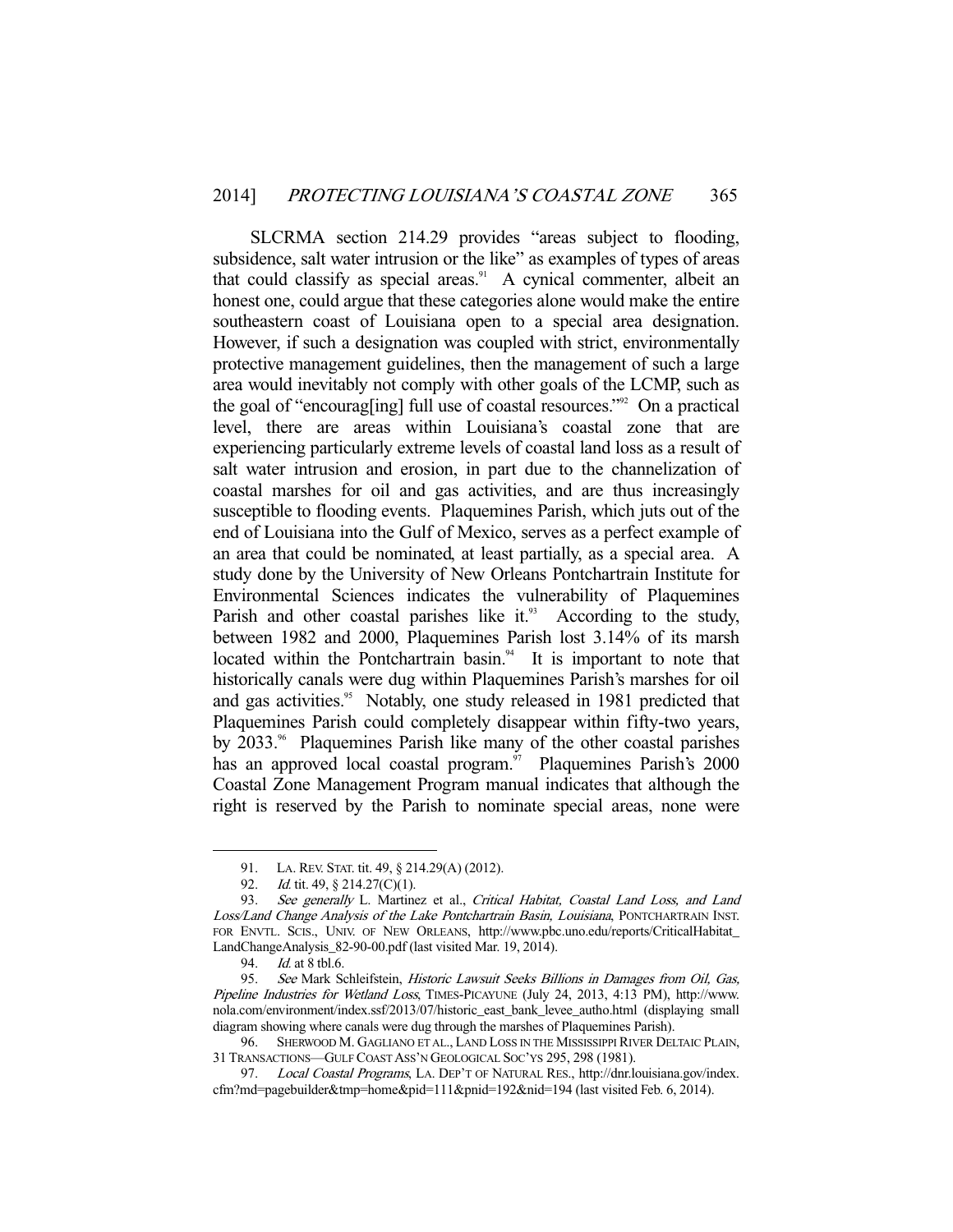recognized as of that point.<sup>98</sup> In order to prevent even further land loss and vulnerability to flooding events, it seems that it is incumbent upon Plaquemines Parish and other parishes like it to take advantage of section 214.29. Thereby, at the very least, nominating some portions of the parish as special areas in an effort to ward off further channelization and other wetland-harming activities. The special area, once designated and federally approved, would then be taken into consideration when consistency determinations under the CZMA were being made. If such marsh channelization was not in line with the approved guidelines of the special area, then a permit to dig such channels would likely not pass the consistency determination threshold. Local environmental groups or the municipal government could also step in and make the nomination, thus forcing a decision to be made about the proposed designation.

 Another example of the type of nomination that could be made is special areas that serve as "essential habitat for living resources."<sup>99</sup> While the case could likely be made that numerous locations within Louisiana's coastal zone qualify as essential habitat for different living resources, an easy case is made with the example of the piping plover. This bird is federally listed under the Endangered Species Act as endangered in certain population segments within the United States and threatened in others.100 The piping plover inhabits many of the barrier islands off the coast of Louisiana, and many of these islands have been designated under the Endangered Species Act as critical habitat.<sup>101</sup> These islands serve as wintering habitat for the plover.<sup>102</sup> Notably, a critical habitat designation, which is done by the United States Fish and Wildlife Service, "only affects activities with federal involvement."<sup>103</sup> State agencies, or any other enabled entity, could nominate islands such as the Chandeleur Islands, which are part of the piping plover critical habitat designation, as special areas and propose guidelines that would protect this "essential habitat." This would add an additional layer of protection to the federal critical habitat designation. The guidelines could potentially include actions that would disallow these islands from eroding

<sup>98.</sup> Coastal Environments, Inc., et al., Plaquemines Parish Coastal Zone Management Program, LA. DEP'T NATURAL RES. 7-9 (Aug. 2000), http://dnr.louisiana.gov/assets/docs/coastal/ interagencyaff/localcoastalprograms/plaquemines.pdf.

 <sup>99.</sup> LA. REV. STAT. tit. 49, § 214.29(A) (2012).

<sup>100.</sup> Piping Plover Critical Habitat: Questions and Answers, U.S. FISH & WILDLIFE SERV., http://www.fws.gov/plover/q&a.html (last visited Mar. 26, 2014).

 <sup>101.</sup> Endangered and Threatened Wildlife and Plants; Final Determination of Critical Habitat for Wintering Piping Plovers, 66 Fed. Reg. 36,038, 36,127 (July 10, 2001).

 <sup>102.</sup> Id. at 36,128-31.

<sup>103.</sup> Piping Plover Critical Habitat, supra note 100.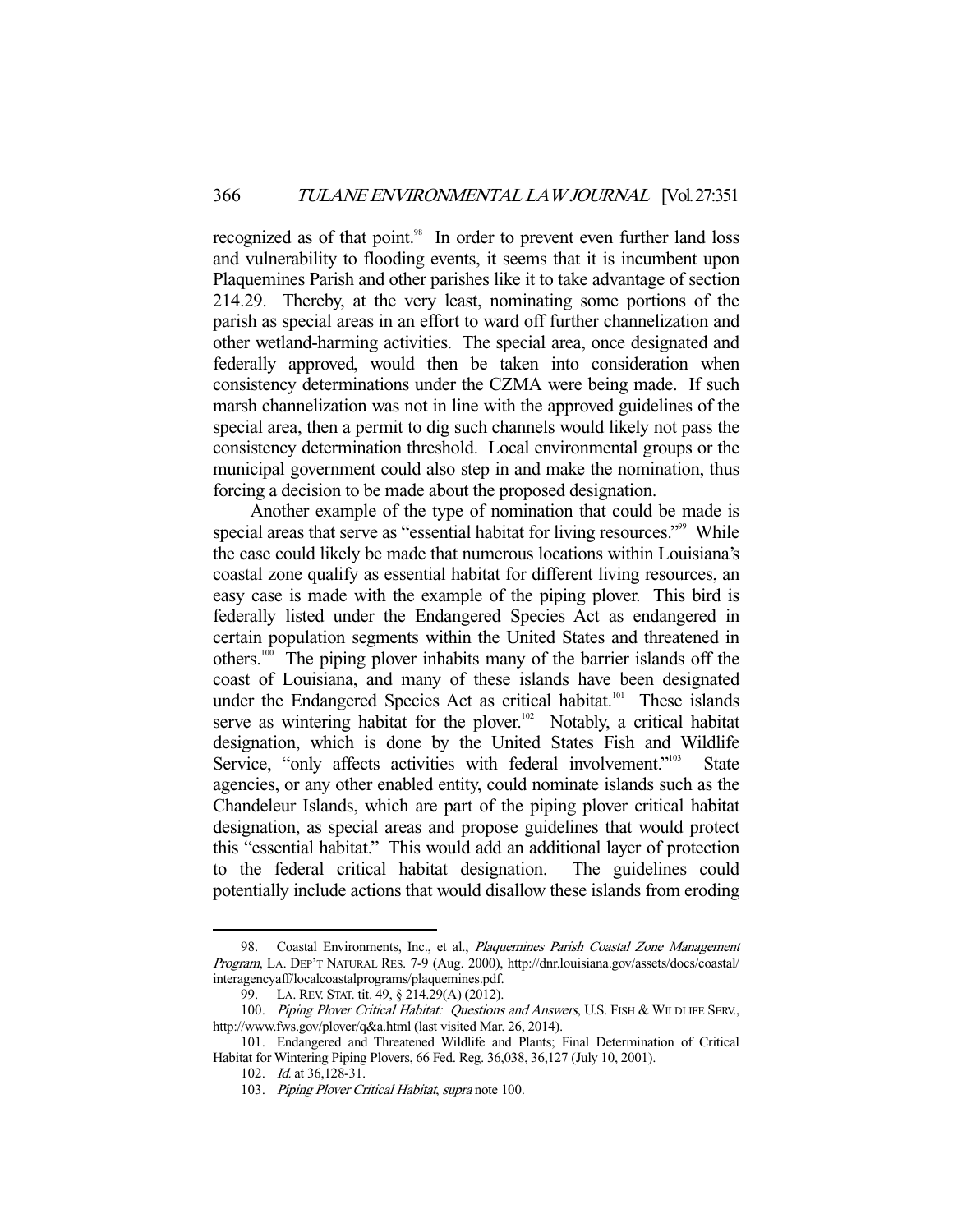away, such as the proactive use of dredged sediments to rebuild them. Such a nomination, and hopeful designation, would have the added benefit of maintaining these barrier islands that serve as an initial defense against storm surge for the people living along the coast. Markedly, barrier islands themselves are listed as an example of the type of area that can be nominated as a special area.<sup>104</sup>

 With regard to state agencies' fulfillment of the duties with which they are statutorily charged, the nonuse of section 214.29 of SLCRMA clearly represents a missed opportunity for a number of relevant agencies. These agencies, working together with other agencies, have the wherewithal and expertise to nominate appropriate areas and propose guidelines as required by the regulations that would serve to protect the area or resource in question. As an example, the Louisiana DNR is "responsible for the conservation, management, and development of water, minerals, and other such natural resources of the state, including coastal restoration and management, except timber and fish and wildlife and their habitats."<sup>105</sup> Clearly, DNR could make nominations for special areas that contained oil and gas deposits, but it is also charged with the conservation of water and other natural resources. Thus, protecting freshwater wetlands along the coast provides an excellent example of how DNR could invoke SCLRMA 214.29 to promulgate guidelines that would help conserve freshwater. These guidelines could, as a practical matter, be as exclusionary as the Marsh Island guidelines mentioned earlier. They could preclude any sort of disruption or channelization in areas especially valuable as "freshwater storage areas."<sup>106</sup> DNR is also charged with coastal management in general. Given this statutorily delegated responsibility as the trustee of the coastal zone, it is unacceptable that DNR has not stepped forward and nominated areas that are especially valuable ecologically or especially susceptible to environmental decline.

 Special areas that are "highly productive or essential habitat for living resources" should be nominated by the state's Department of Wildlife and Fisheries.<sup>107</sup>

The Department of Wildlife and Fisheries through its offices and officers, shall control and supervise all wildlife of the state, including fish and all other aquatic life, and shall execute the laws enacted for the control and supervision of programs relating to the management, protection,

 <sup>104.</sup> LA. REV. STAT. tit. 49, § 214.29(A).

 <sup>105.</sup> Id. tit. 36, § 351(B).

 <sup>106.</sup> Id. tit. 49, § 214.29(A).

 <sup>107.</sup> Id.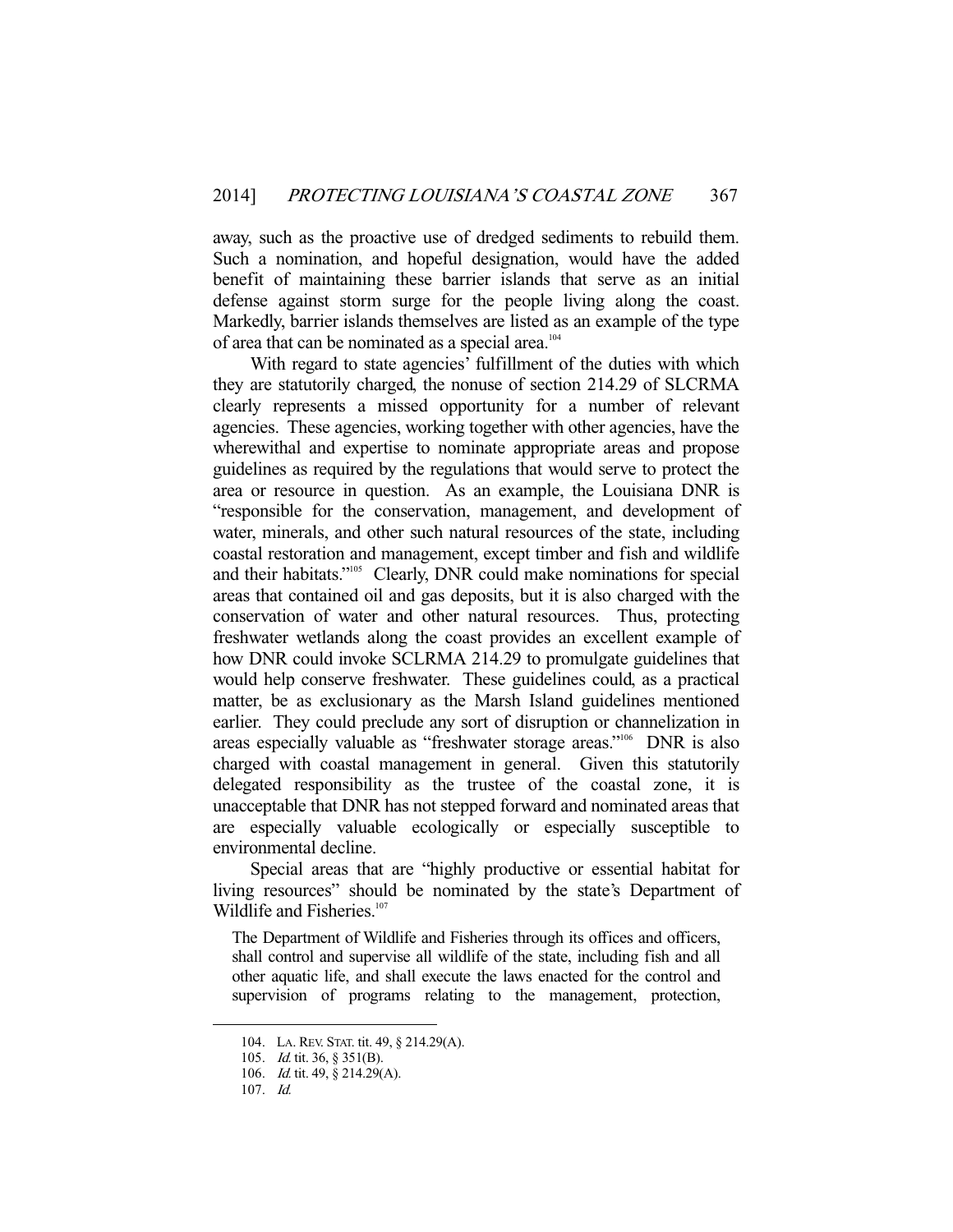conservation, and replenishment of wildlife, fish, and aquatic life in the state, and the regulation of the shipping of wildlife, fish, furs, and skins.<sup>108</sup>

Thus, it would certainly be within the purview of this department to nominate special areas based on their importance to species. A clear example lies in the previously mentioned case of the piping plover. This department could nominate important barrier island chains in the Gulf of Mexico that have already been federally recognized as important wintering habitat for the plover. Additionally, the department could nominate areas that are especially productive oyster reefs or fisheries to ensure that they are not depleted by overfishing or other destructive processes such as the channelization of marshes. Notably the "shall" language mentioned above mandates that the Department of Wildlife and Fisheries "execute the laws enacted for the control and supervision of programs relating to the management, protection, conservation, and replenishment of wildlife, fish, and aquatic life in the state."109 Thus, the Department is charged with both conservation and replenishment of these living resources. Given that SLCRMA was designed "[t]o protect, develop, and, where feasible, restore or enhance the resources of the state's coastal zone,"<sup>110</sup> it seems that the Department would be obligated to nominate areas under section 214.29 where it has been shown that significant declines are occurring. In doing so, the Department could also propose guidelines that would lead to the "replenishment" of a given living resource. Again, the piping plover is an excellent example of a living resource that is proven to be in decline. Their wintering, barrier island habitats need to be designated as special areas by the Department of Wildlife and Fisheries. Otherwise, the Department is missing a key statutorily based action that could assist in the protection of a resource that it is charged with conserving.

 In nominating areas that are especially ecologically valuable or susceptible, the state could create a mechanism in which permits for channels or even potentially harmful levee projects are harder to push through the system. Of course these designations would ultimately need to be federally approved as mentioned earlier, but it is certainly worth the effort of seeking such approval. Environmental groups and state agencies should identify areas of particular concern and should make the nominations. The provision exists because the Louisiana legislature believed that "special areas" that would "requir[e] special management

<sup>108.</sup> *Id.* tit. 36, § 602(B).

 <sup>109.</sup> Id.

<sup>110.</sup> *Id.* tit. 49, § 214.22(A).